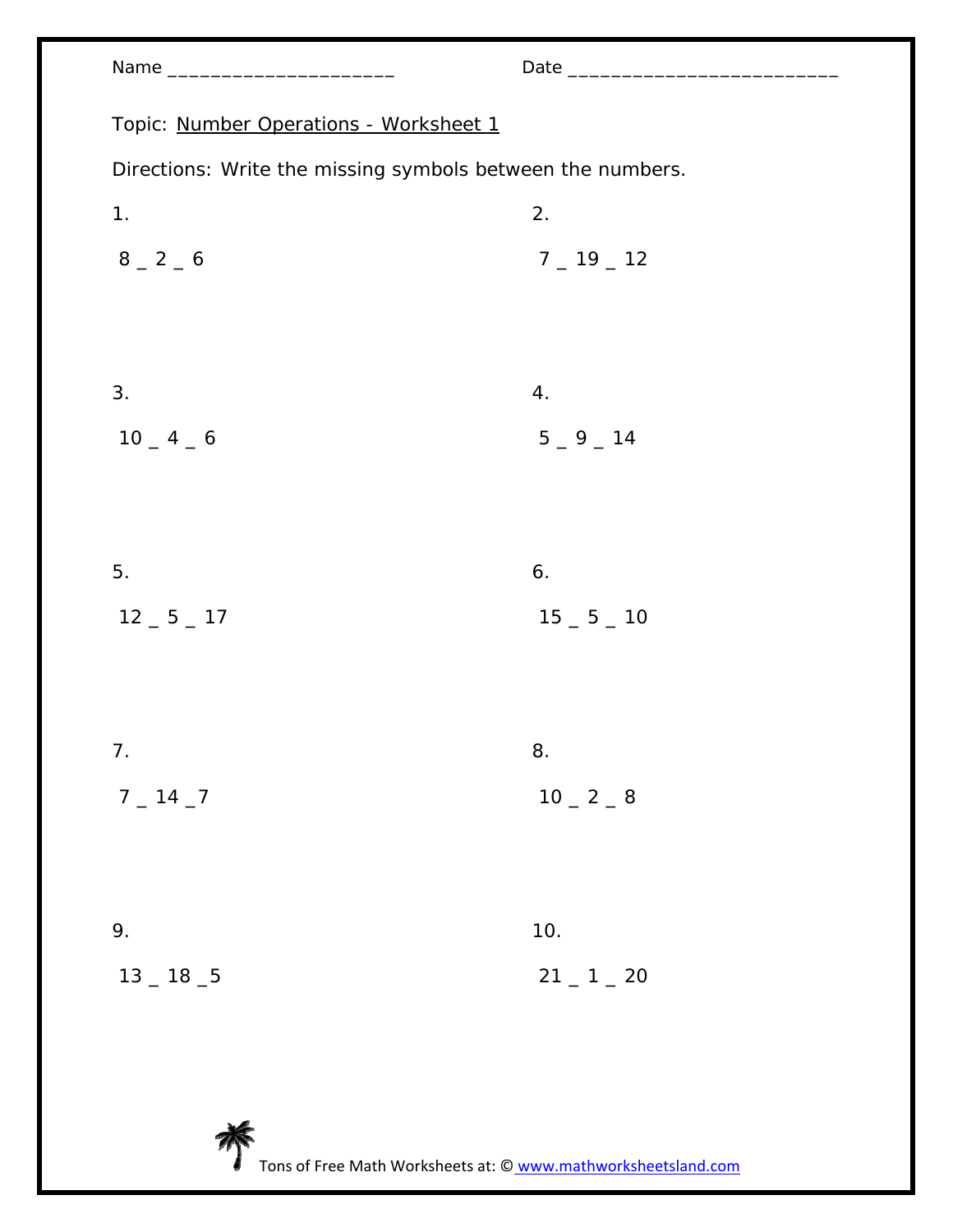| Topic: Number Operations - Worksheet 2                     |               |
|------------------------------------------------------------|---------------|
| Directions: Write the missing symbols between the numbers. |               |
| 1.                                                         | 2.            |
| $6 - 6 - 12$                                               | $2 - 10 - 8$  |
|                                                            |               |
|                                                            |               |
| 3.                                                         | 4.            |
| $15 - 19 - 4$                                              | $17 - 2 - 19$ |
|                                                            |               |
|                                                            |               |
| 5.                                                         | 6.            |
| $7 - 5 - 12$                                               | $25 - 30 - 5$ |
|                                                            |               |
|                                                            |               |
| 7.                                                         | 8.            |

 $22 - 5 - 27$  $10 - 2 - 12$ 

| 9.                  | 10.           |  |
|---------------------|---------------|--|
| $13\,\_\,18\,\_\,5$ | $21 - 1 - 20$ |  |

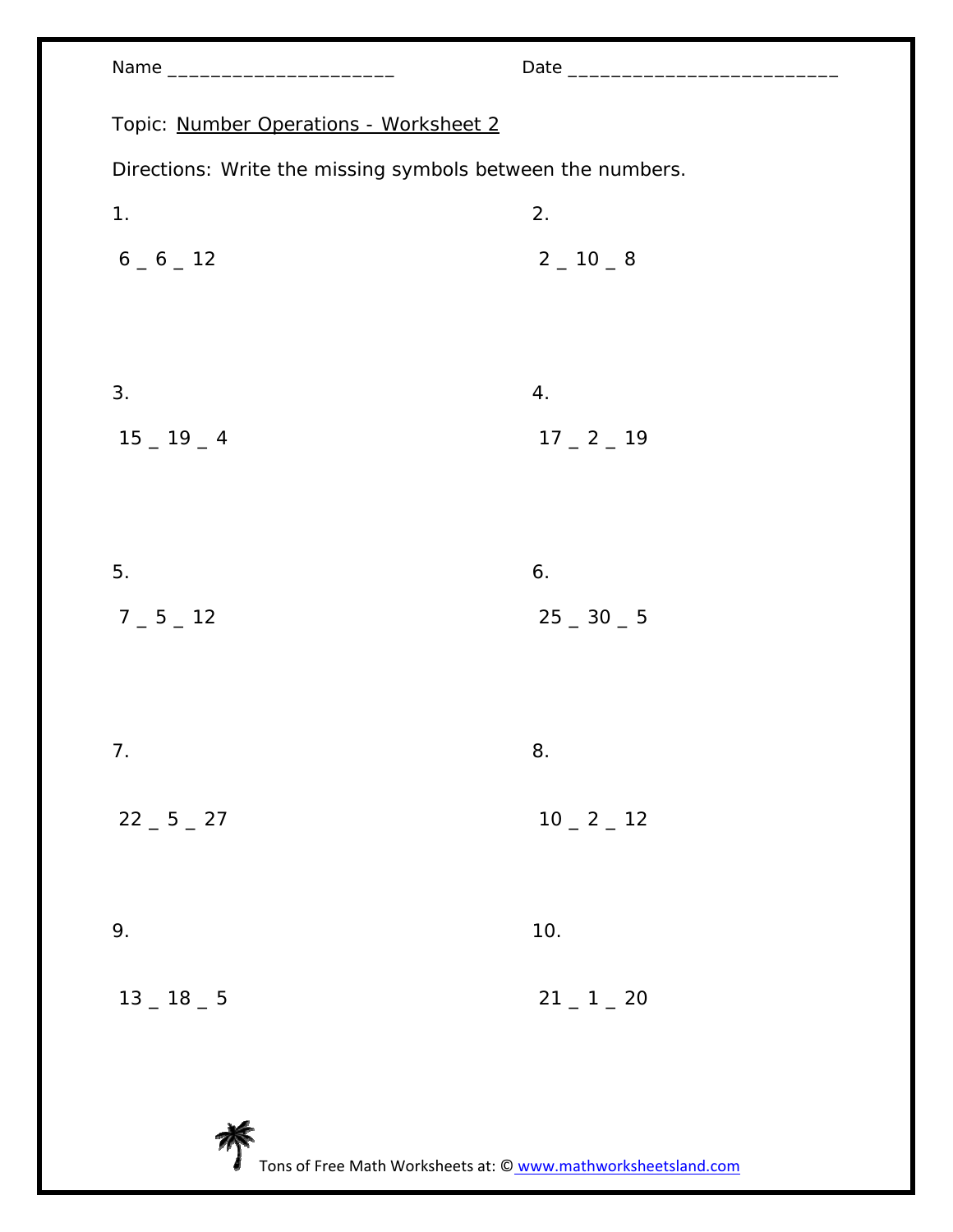| Name ___________________________                           |               |  |  |
|------------------------------------------------------------|---------------|--|--|
|                                                            |               |  |  |
| Topic: Number Operations - Worksheet 3                     |               |  |  |
| Directions: Write the missing symbols between the numbers. |               |  |  |
| 1.                                                         | 2.            |  |  |
| $5 - 6 - 11$                                               | $14 - 8 - 22$ |  |  |
|                                                            |               |  |  |
|                                                            |               |  |  |
| 3.                                                         | 4.            |  |  |
| $13 - 4 - 17$                                              | $3 - 15 - 12$ |  |  |
|                                                            |               |  |  |
|                                                            |               |  |  |
|                                                            |               |  |  |
| 5.                                                         | 6.            |  |  |
| $9 - 6 - 15$                                               | $32 - 6 - 26$ |  |  |
|                                                            |               |  |  |
|                                                            |               |  |  |
| 7 <sub>1</sub>                                             | 8.            |  |  |
| $18 - 5 - 23$                                              | $13 - 1 - 12$ |  |  |
|                                                            |               |  |  |
|                                                            |               |  |  |
| 9.                                                         | 10.           |  |  |
| $17 - 22 - 5$                                              | $26 - 2 - 24$ |  |  |
|                                                            |               |  |  |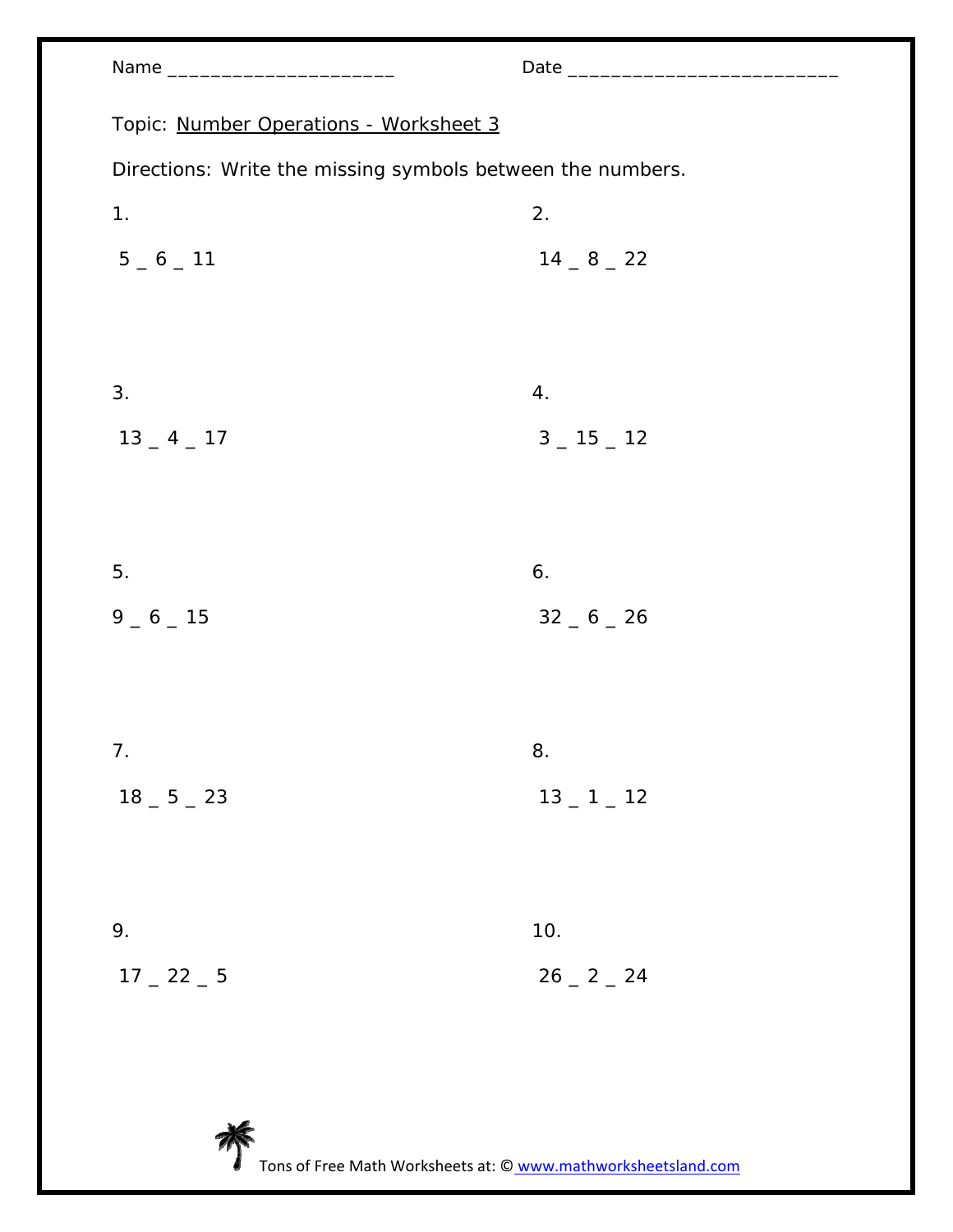| Name __________________________                            |               |
|------------------------------------------------------------|---------------|
| Topic: Number Operations - Worksheet 4                     |               |
| Directions: Write the missing symbols between the numbers. |               |
| 1.                                                         | 2.            |
| $8 - 14 - 6$                                               | $22 - 8 - 30$ |
|                                                            |               |
|                                                            |               |
| 3.                                                         | 4.            |
| $13 - 8 - 21$                                              | $32 - 39 - 7$ |
|                                                            |               |
|                                                            |               |
| 5.                                                         | 6.            |
| $4 - 7 - 11$                                               | $29 - 6 - 35$ |
|                                                            |               |
|                                                            |               |
| 7.                                                         | 8.            |
| $23 - 29 - 6$                                              | $19 - 2 - 21$ |
|                                                            |               |
|                                                            |               |
| 9.                                                         | 10.           |
| $31 = 5 = 36$                                              | $12 - 6 - 18$ |

芥 Tons of Free Math Worksheets at: © www.mathworksheetsland.com